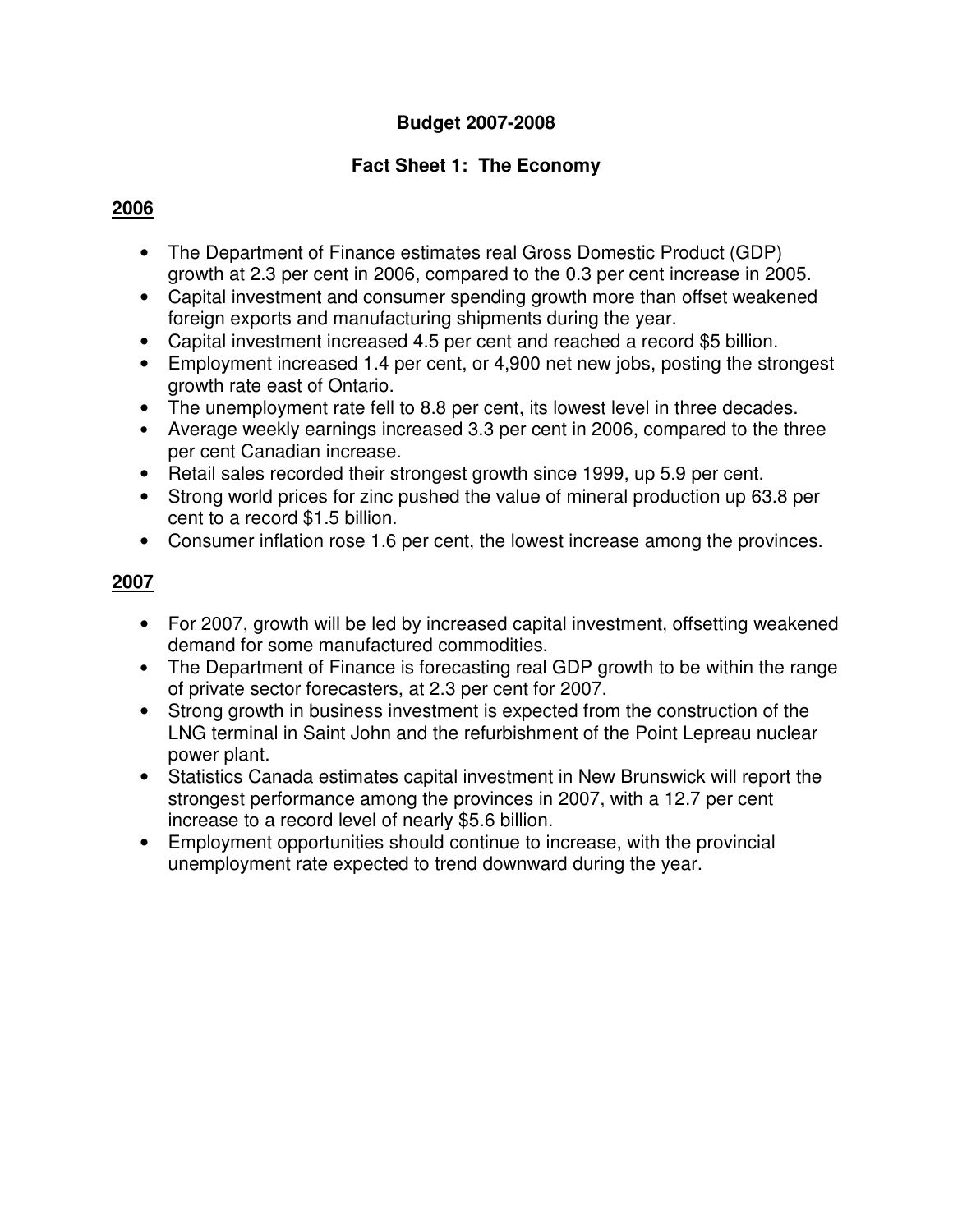## **Fact Sheet 2: Fiscal Update and Outlook**

## **Fiscal Update 2006-2007**

- Surplus of \$34.6 million projected.
- A surplus of \$22.2 million was estimated in Budget 2006-2007, while Grant Thornton projected a deficit of \$17.6 million in December.
- Significant, new information confirming revenue improvements since December. Major sources of improvement include personal and corporate income tax, harmonized sales tax and net income of New Brunswick Electric Finance Corporation.
- Spending increases from budget include projected deficits in Regional Health Authorities and new government initiatives for senior care.
- The government will complete its financial commitment towards Saint John Harbour clean-up by funding its remaining share of \$26.6 million.
- Additional funding to universities of \$68 million will be provided in 2006-2007.
- Funding will be provided to stabilize and support credit unions in New Brunswick.
- Provisions of the *Fiscal Responsibility and Balanced Budget Act* will be met, with an estimated cumulative surplus of \$395.5 million for the 2004-2005 to 2006-2007 fiscal period and a reduction in the net debt-to-GDP ratio from the previous fiscal period.

## **Fiscal Outlook 2007-2008**

- Surplus of \$37.1 million projected.
- This compares to net expenditure pressures of \$300-\$416 million for 2007-2008 as estimated by Grant Thornton.
- The financial challenge was addressed through a combination of revenue measures, expenditure restraint and revenue improvements since Fall 2006.
- Revenue is estimated at \$6.677 billion for 2007-2008, representing growth of 2.8 per cent from the revised 2006-2007 level.
- Expenses will grow by 2.8 per cent from the 2006-2007 revised level to \$6.64 billion.
- Net debt will increase by an estimated \$356 million in 2007-2008, attributable to the one-time payment of \$543.8 million payment for the completion of designated sections of the Trans-Canada Highway between Woodstock and Grand Falls.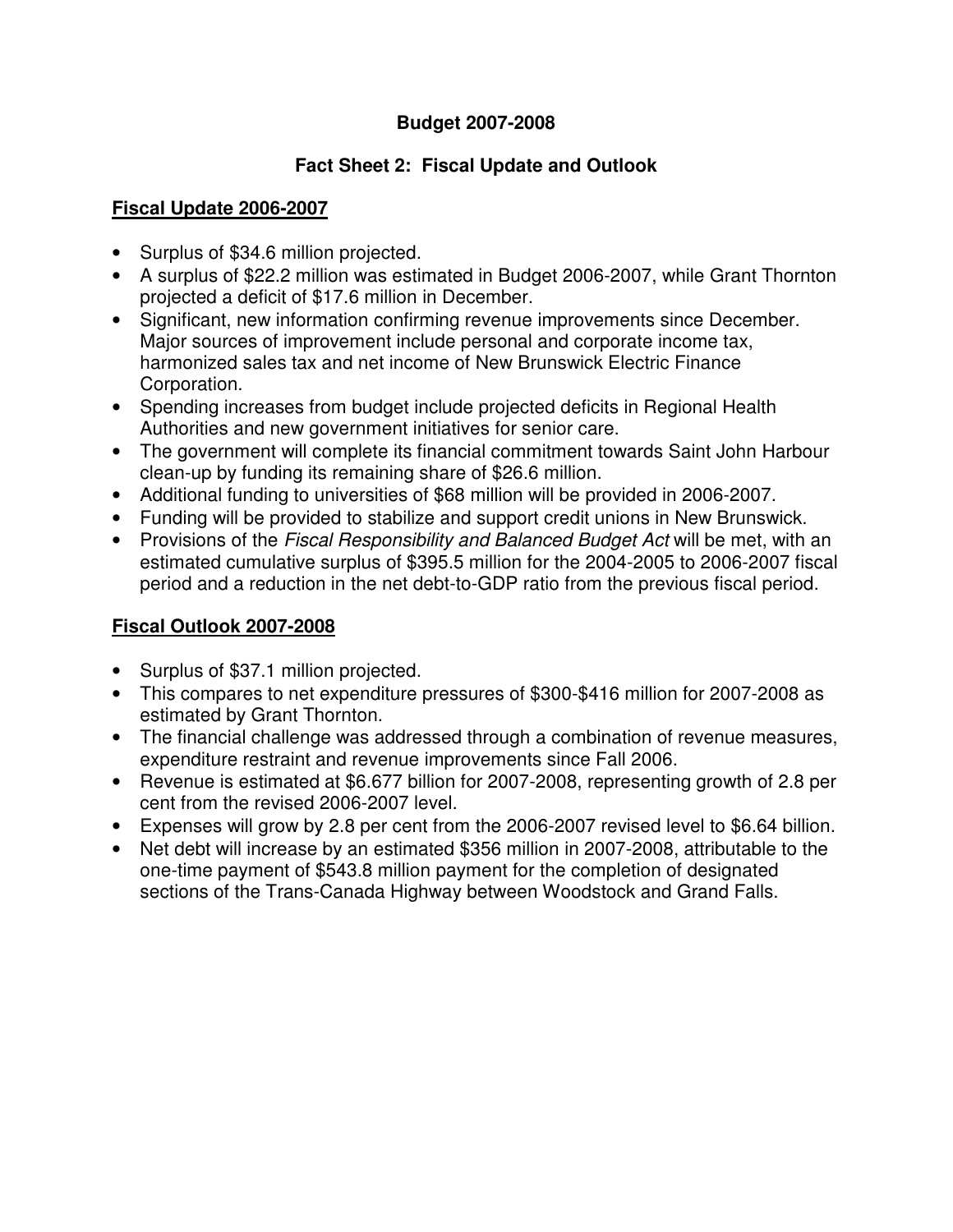## **Fact Sheet 3: Addressing the Financial Challenge**

- In December 2006, the accounting firm Grant Thornton confirmed that given historical trends, when combined with previous decisions, New Brunswick was facing a considerable financial challenge:
	- $\circ$  2007-2008: net expenditure pressures in the range of \$300-416 million.
	- $\circ$  2008-2009: net expenditure pressures in the range of \$548-719 million.
	- $\circ$  2009-2010: net expenditure pressures in the range of \$573-773 million.
- Without corrective action, spending will considerably outpace revenue, leading to large, growing deficits and debt.
- A surplus of \$37.1 million is projected for 2007-2008, an improvement of approximately \$400 million relative to the financial challenge facing the province last fall.
- The financial challenge for 2007-2008 was addressed through a combination of factors:
	- o Elimination of the home energy HST rebate in December 2006 will result in savings of an estimated \$61 million;
	- o Revenue measures in the 2007-2008 Budget will generate an additional \$115 million annually;
	- o Revenue projections have improved by approximately \$100 million, primarily due to confirmation of increased funding in February related to metallic minerals tax revenue and personal and corporate income tax revenue;
	- $\circ$  Program administration reductions in departments will result in savings of \$25 million; and
	- o Overall spending growth has been constrained for 2007-2008, reducing spending pressures by approximately \$100 million.

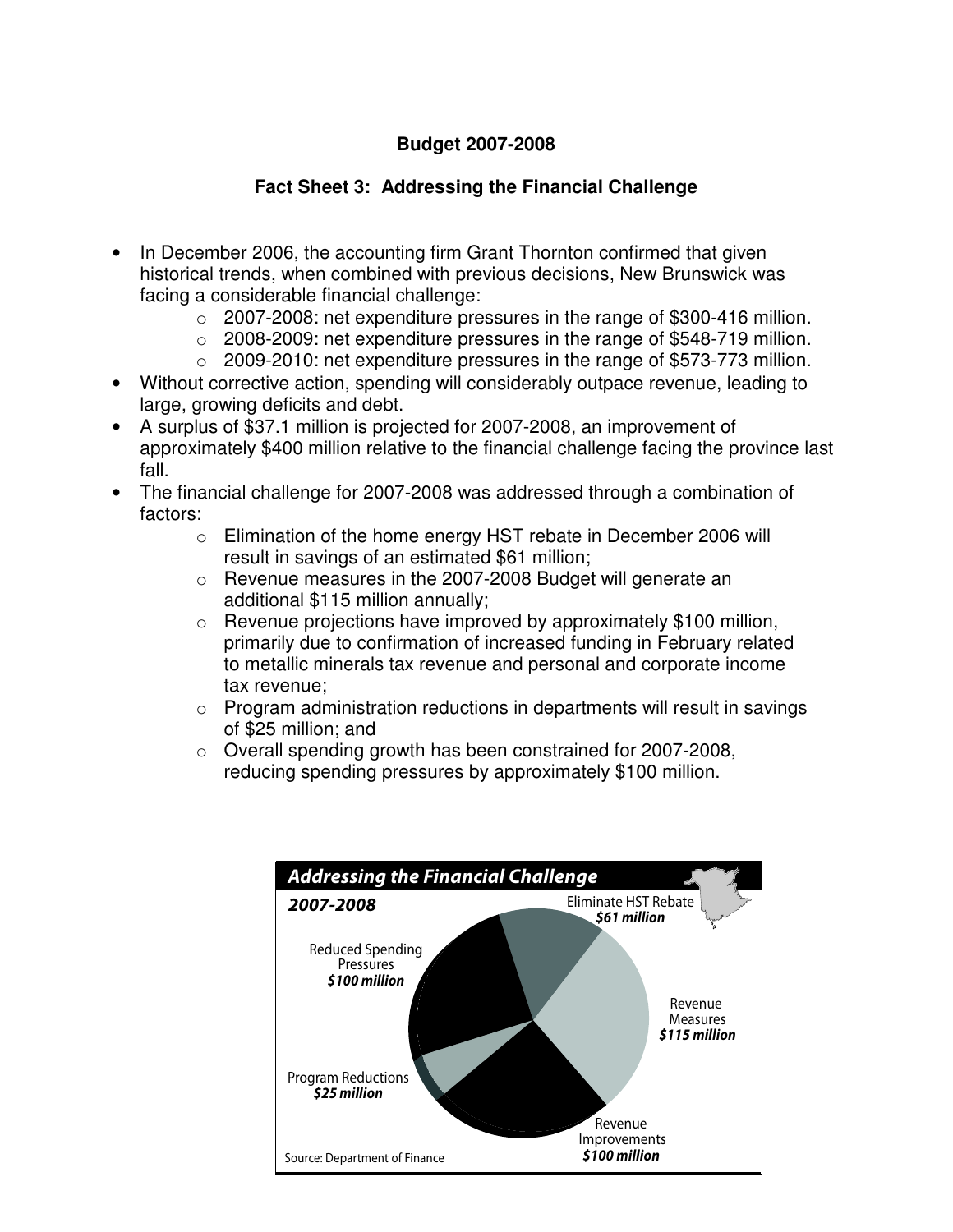### **Fact Sheet 4: Corporate Income Tax**

#### **What is in the 2007-2008 Budget?**

The provincial general corporate income tax (CIT) rate will increase to 13 per cent effective Jan. 1, 2007, restoring the rate that was in effect for the 2006 taxation year.

The provincial small business corporate income tax rate will be increased to five per cent effective Jan. 1, 2007, and the income threshold eligible for the small business CIT rate will be decreased from the current level of \$475,000 to \$400,000.

#### **Why it was done:**

The Grant Thornton review of the province's financial situation confirmed that given historical trends, combined with previous program decisions, the government faces considerable fiscal challenges over the next three fiscal years, which will potentially lead to large, growing deficits.

It is clear that steps needed to be taken to address the fiscal challenges. By not taking action, New Brunswickers would have ultimately faced higher debt that would burden future generations. The government is not willing to let this happen.

The level of taxation was insufficient to ensure the continued provision of essential public services that New Brunswickers deserve and expect. This measure will ensure that businesses contribute their fair share to addressing the financial challenge.

With this change New Brunswick will have the fourth lowest general corporate income tax rate in Canada. The small business CIT rate is the third lowest in Canada and the income threshold matches all other provinces except Alberta.

#### **Revenue Impact:**

The estimated revenue impacts are:

- \$17 million in 2007-2008 from the general corporate income tax rate change.
- \$35 million in 2007-2008 from the small business corporate income tax changes.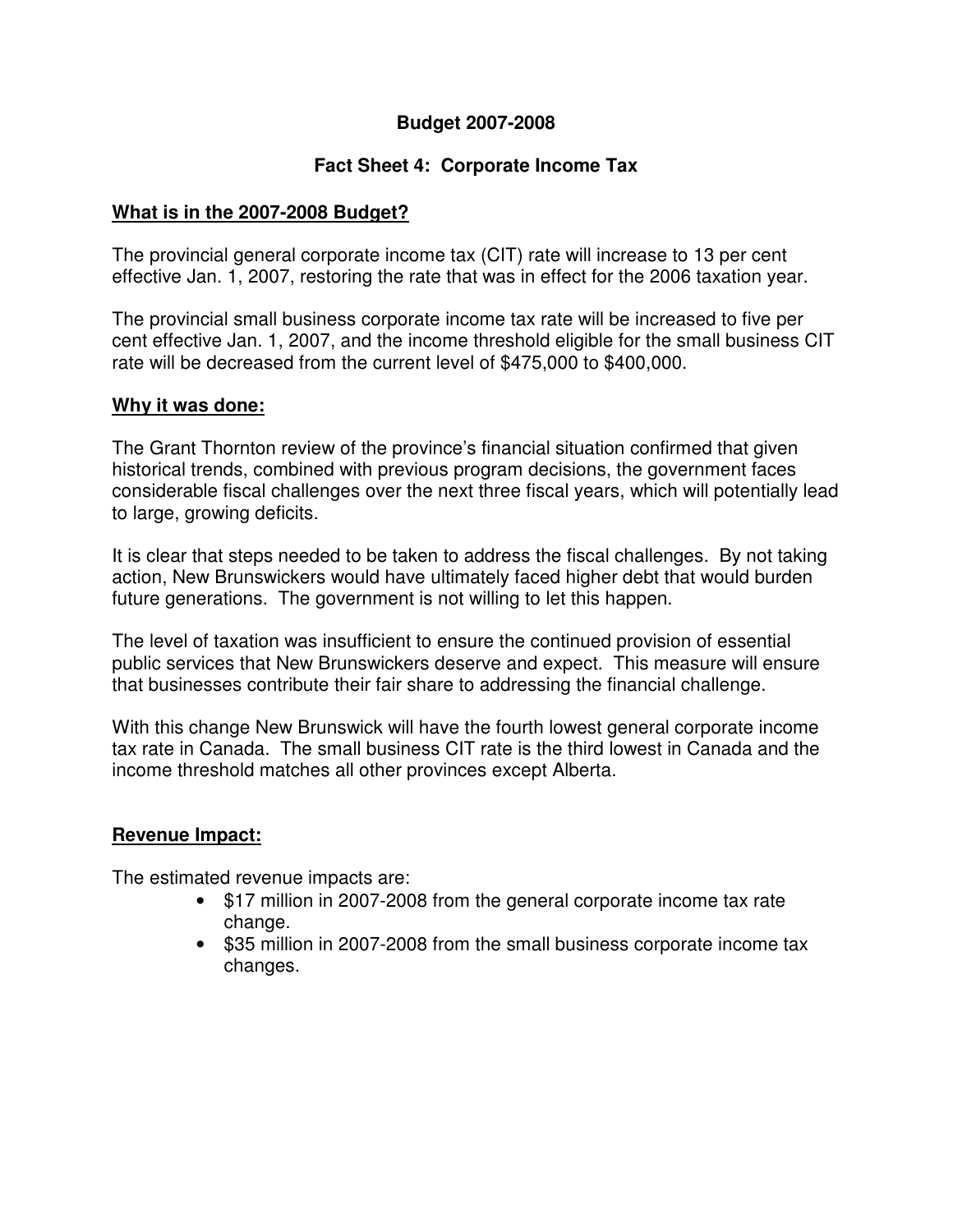#### **Fact Sheet 5: Personal Income Tax**

#### **What is in the 2007-2008 Budget?**

Effective Jan. 1, 2007, the province's personal income tax rates will be increased. The new rates will be 10.12 per cent on the first income bracket, 15.48 per cent on the second, 16.80 per cent on the third and 17.95 per cent on the fourth bracket. This will be reflected in source deductions for employees beginning July 1, 2007.

#### **Why it was done:**

The Grant Thornton review of the province's financial situation confirmed that given historical trends, combined with previous program decisions, the government faces considerable fiscal challenges over the next three fiscal years, which will potentially lead to large, growing deficits.

It is clear that steps needed to be taken to address the fiscal challenges. By not taking action, New Brunswickers would have ultimately faced higher debt that would burden future generations. The government is not willing to let this happen.

The level of taxation was insufficient to ensure the continued provision of essential public services that New Brunswickers deserve and expect. This measure will ensure that New Brunswickers will be able to enjoy these essential services while addressing the financial challenge.

Even with this measure, New Brunswick still has the lowest personal income tax burden in Atlantic Canada.

#### **Revenue Impact:**

The estimated revenue impact is \$50 million annually.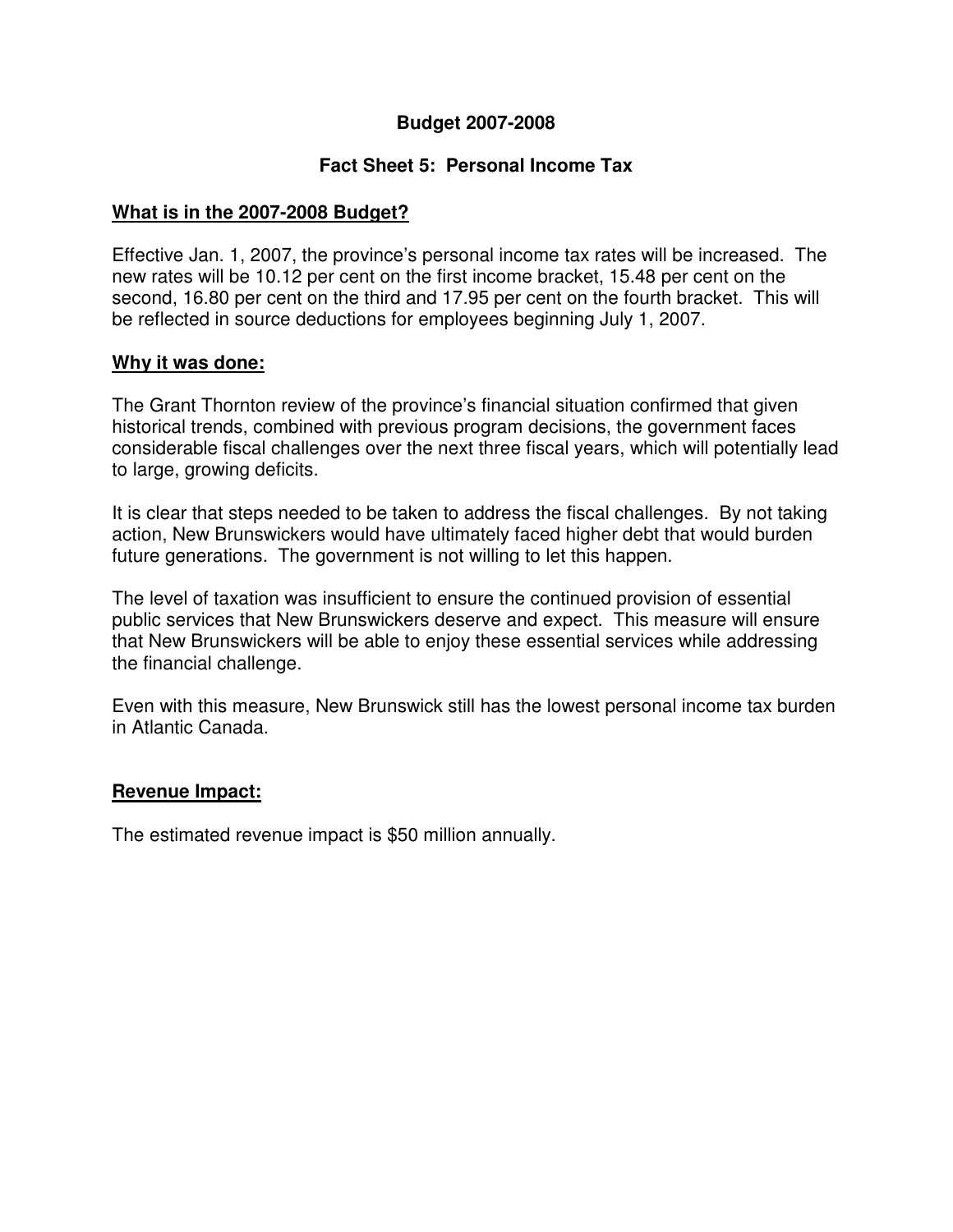## **Fact Sheet 6: 2007-2008 Capital Budget**

#### **Transportation**

- Capital spending by the Department of Transportation will be \$180.6 million in 2007- 2008, including investments of \$173.6 million in highway infrastructure.
- Investments will be made in Routes 11 and 17, and bypass roadways in Moncton, Riverview and Dieppe, and the Route 8 Nashwaak Bypass.
- Investments for work on Route 1 between Waweig and the Canada-United States border at St. Stephen, including the new international bridge, and to complete Route 95 between Woodstock and the United States border.
- Completion in 2007 of the twinning of the Trans-Canada Highway from Woodstock to Grand Falls. This will result in the payment of \$543.8 million.
- Planning and design activities for the Route 7 Welsford Bypass, as well as ramps on Highland Road.

### **Education and Post-secondary Education**

- Department of Education capital investment will total \$30.6 million, including spending on new or renovated facilities at a number of schools and funding for health and safety issues within schools across the province.
- Post-secondary investments of \$7.9 million include capital improvements and repairs and renovations for the New Brunswick Community College network.

## **Health**

- Investments for the completion of the new regional hospital in Waterville.
- Investments for the expansion of the emergency centre, ambulatory care centre and laboratory at the Moncton Hospital.
- Investments for the new surgical suite in Bathurst.
- Investments for a new fixed MRI unit in Fredericton.
- Additional funding of \$3.4 million for the completion of renovations creating a secure 20-bed forensic psychiatric unit and a two-bed secure seclusion area at the Restigouche Hospital.
- Investments for the planning and design for the addition of a new Emergency Department at Saint John Regional Hospital.

## **Other**

- \$2 million for a new veterinary laboratory incinerator and the construction of a new post-mortem/incinerator room.
- \$1.2 million for the Sentier NB Trail system for repairs and to rehabilitate bridges.
- \$800,000 towards the Miscou Island Eco-Tourism Development Project.
- Public-private partnerships will be explored for the Saint John and Moncton courthouse projects, along with a new detention centre.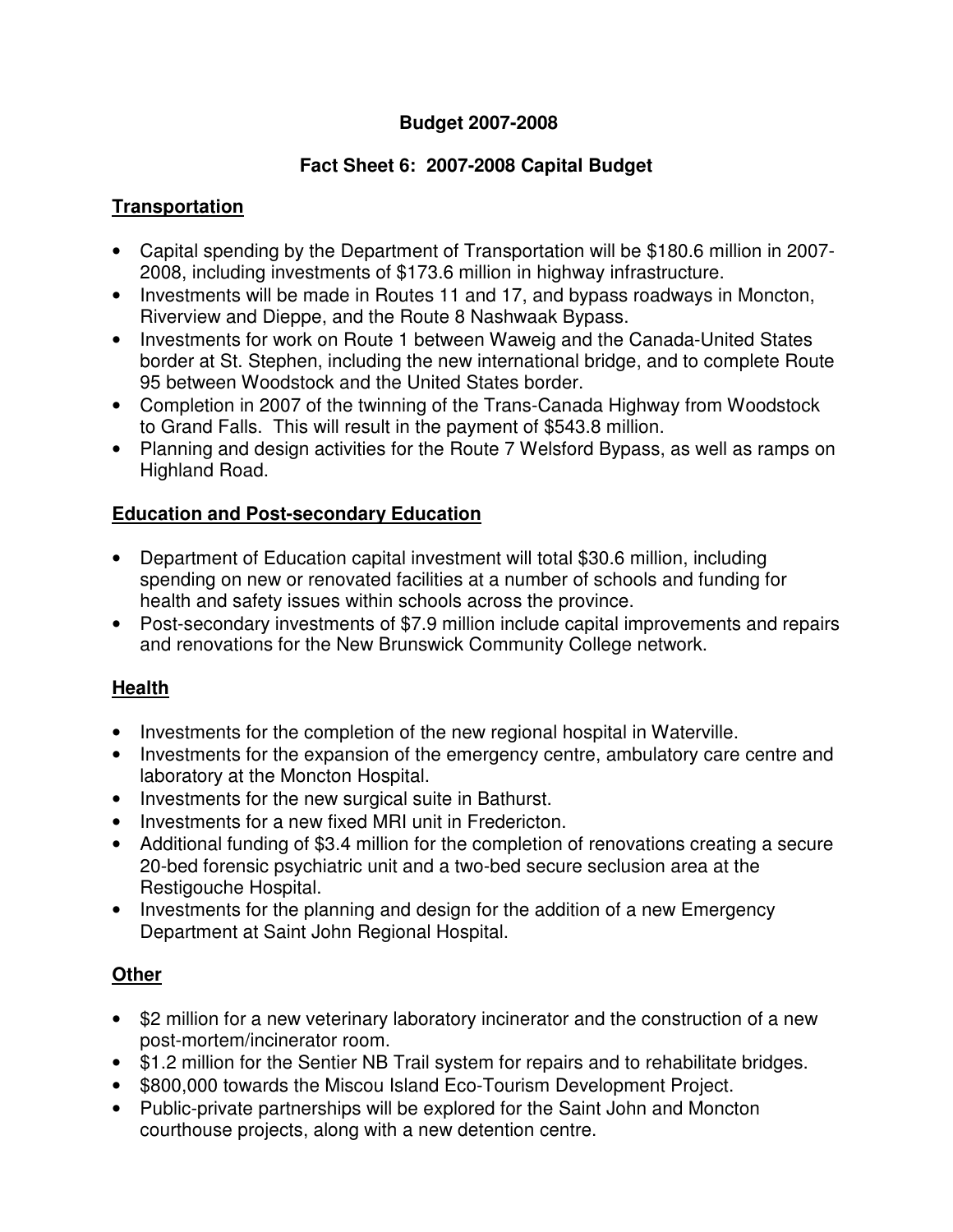### **Fact Sheet 7: Cost of Public Services**

- Average cost to resurface one kilometre of highway (two-lane arterial): **\$375,000**
- One kilometre of new highway construction two lanes: **\$2.3 million**
- One kilometre of new highway construction four lanes: **\$4 million**
- One year of winter maintenance: **\$57 million**
- One day of health care in New Brunswick: **\$5.6 million**
- Average hospital cost of a heart by-pass operation: **\$16,048**
- Average hospital cost of a heart attack: **\$5,607**
- One new cat scan (CT) unit: **\$1.8 million**
- One new MRI unit: **\$3.5 million**
- Average annual cost for a special care home client: **\$27,010**
- Average annual cost for a nursing home care client: **\$57,700**
- Cost of one additional hour of nursing home care: **\$41.2 million**
- Direct education funding per student: **\$7,802**
- One day of school in New Brunswick (K-12): **\$4.5 million**
- Cost of reducing class size for a full year by one student: **\$11.2 million**
- One new school bus (72 seats): **\$72,000**
- Six month sentence for one individual in a provincial jail: **\$18,989**
- Six month sentence for a young offender: **\$43,373**
- Service of Public Debt (per capita): **\$812**
- Gross Funded Debt per Capita: **\$13,345**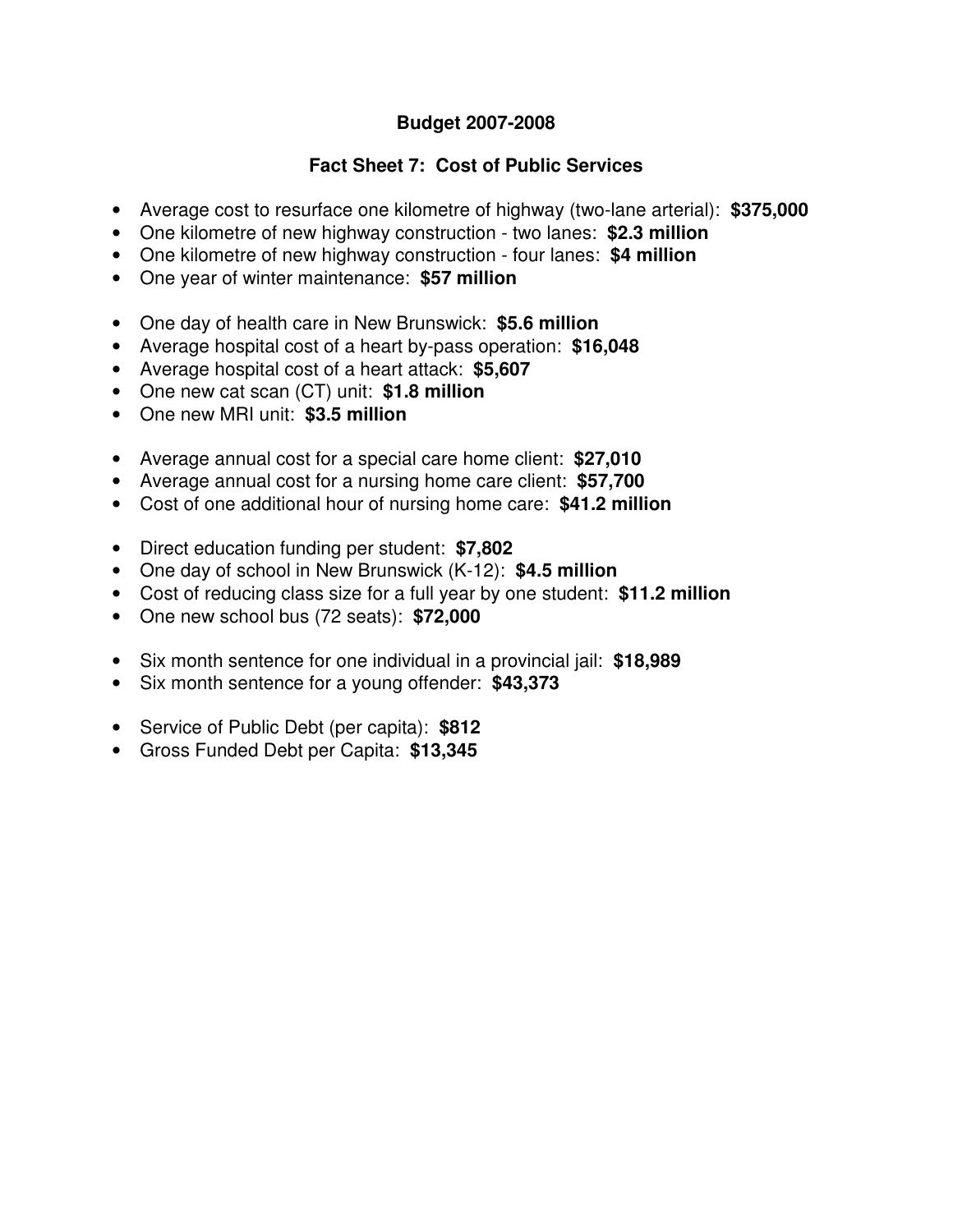#### **Fact Sheet 8: Small Business Investor Tax Credit**

#### **What is it?**

The Small Business Investor Tax Credit was introduced in 2003 and provides a 30 per cent non-refundable personal income tax credit to New Brunswick investors who invest in eligible businesses in the province. The credit is applied against provincial personal income tax otherwise payable.

The Small Business Investor Tax Credit Program provides an opportunity for small businesses to raise capital by offering investors a tax credit for investing in eligible small New Brunswick businesses.

The objective of the Small Business Investor Tax Credit Program is to provide an important source of capital by increasing access to equity financing for New Brunswick businesses. The program encourages New Brunswickers to invest in New Brunswick businesses.

Since the program started in 2003, 70 New Brunswick small businesses have benefited from the program. Investments in New Brunswick companies eligible for the credit are approximately \$9.4 million and a total of 355 New Brunswick investors have received a tax credit under the program. The total value of tax credits issued since 2003 is approximately \$2.8 million.

#### **What is in the 2007-2008 Budget?**

Effective March 13, 2007, the New Brunswick Small Business Investor Tax Credit will be enhanced by:

- 1. Increasing the size of the allowable investment for the 30 per cent credit from \$50,000 to \$80,000 (as a result the maximum amount of credit available to an individual investor will increase from \$15,000 to \$24,000);
- 2. Broadening the type of shares issued to include convertible, preferred shares; and
- 3. Increasing the size of business that is eligible to participate in the program from \$25 million in net tangible assets to \$40 million.